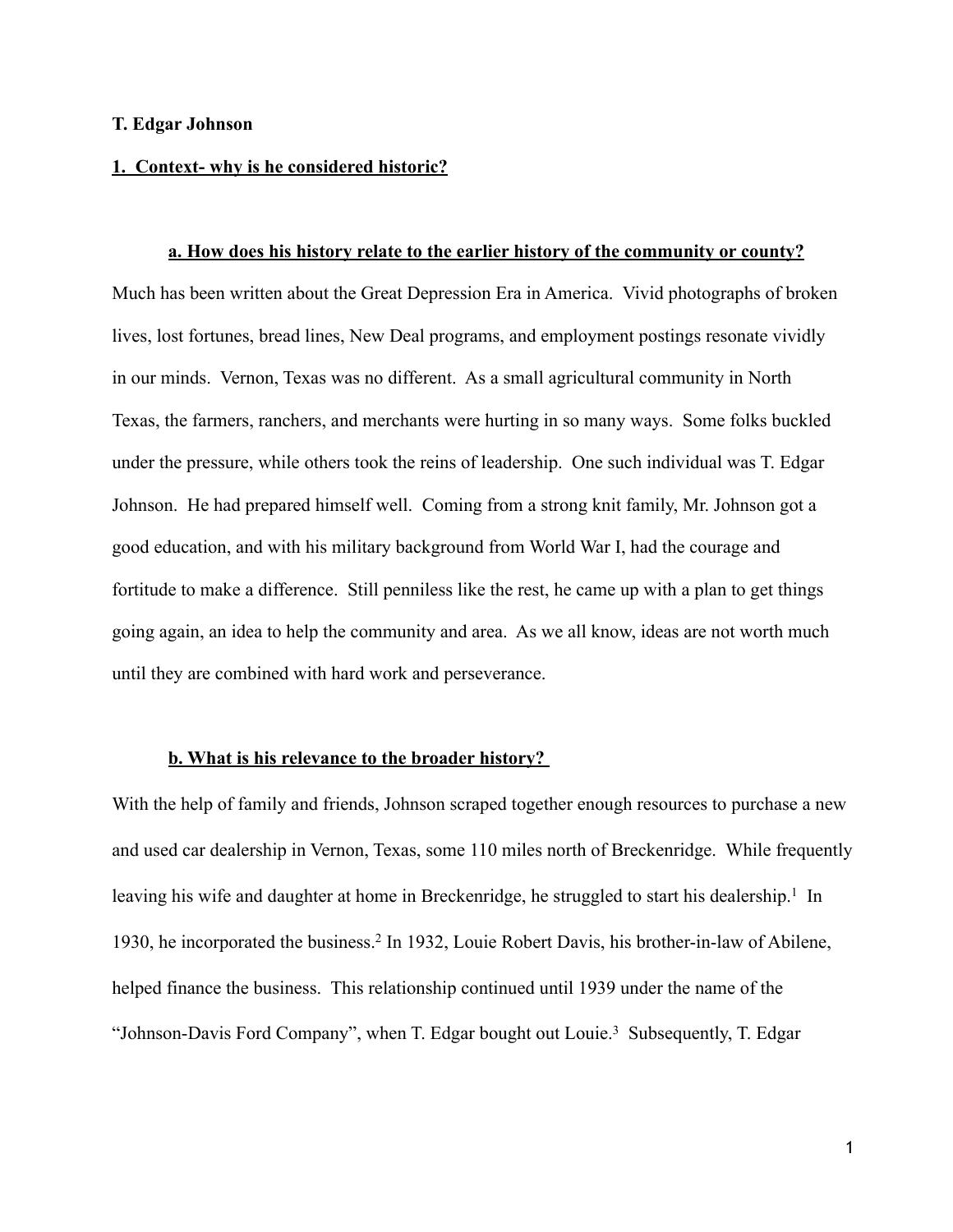continued to use the name until the dealership was sold in 1960. A Ford dealership still exists in Vernon today.

# **c. What took place locally, regionally, nationally that had a bearing on how or why he was important**?

As the depression continued, things were improving in Vernon. In 1937, Johnson served as President of the Vernon Chamber of Commerce. He also served on the Board of Directors for many years.<sup>4</sup> During that same year, the 1937 edition of the State Officials, Boards, and Commissions reflected T. Edgar to be serving on the Board of the Pease River Flood Control District.<sup>5</sup> The Johnson-Davis Ford Company became a local place of commerce and enterprise. Throughout the region, it brought mechanization and transportation to its citizens, especially the farmers and ranchers who depended upon this for their own livelihood.

## 2. **Overview- the main body of the narrative history with key facts in the story, told in chronological order-focusing on what we think is the historical period of significance.**

Thaddeus Edgar Johnson, attorney and businessman, was born in Fairfield, Freestone County, Texas, on July 31, 1889, to Thaddeus Edgar Johnson, Sr., and Minnie Blanche (Milner) Johnson. 6 He was the grandson of the well-known Civil War Brigadier General Joseph Burton Johnson of Fairfield. General Johnson and his wife, Patience Ponder Johnson, had migrated from Florida and Georgia in 1848, initially settling in Brazos County. In 1854, they resettled in Fairfield in Freestone County. General Johnson was commemorated with an official State of Texas Historical Marker in 1972 in Freestone County.<sup>7</sup>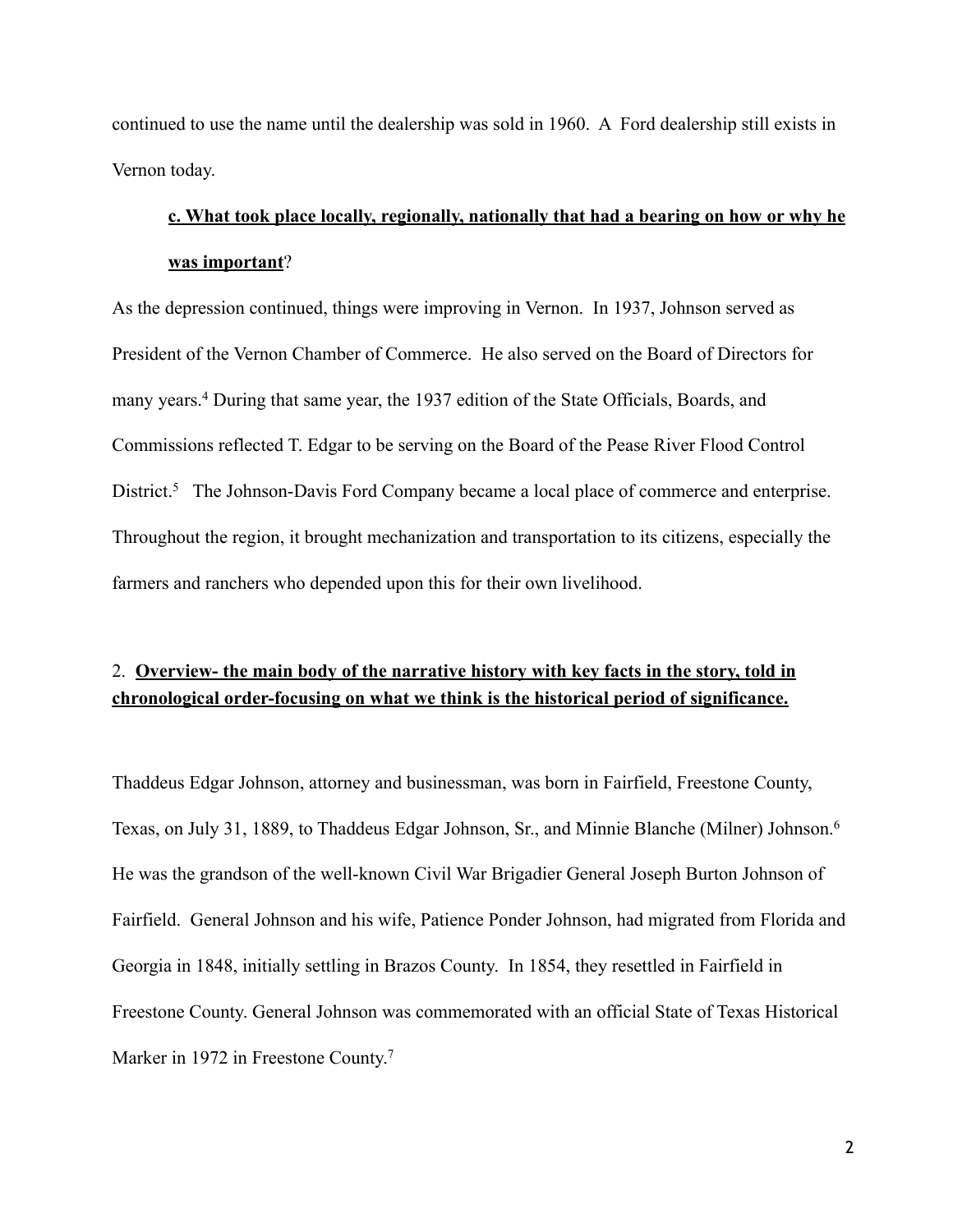In 1892, the Thaddeus Edgar Johnson, Sr., family, including their six sons, moved to Waco to begin farming and ranching in McLennan County north of the Brazos River. Thaddeus Edgar Johnson, Sr. died in 1925, and is buried in the Oakland Cemetery in Waco. 8

Their fourth son, T. Edgar went through grade school and high school in the Waco public schools that then consisted of only 11 grades. He graduated from Waco High School in 1907. 9 T. Edgar often recounted to his grandsons that he had to take a raft across the Brazos to go from the Johnson farm to the Waco schools. He told them of the many cold winters that resulted in ice flows on the Brazos necessitating great caution in crossing this great Texas River. After graduation from high school, T. Edgar attended a college preparatory school in Waco – the Douglas Select School.<sup>10</sup> This school prepared T. Edgar for admission to attend college and law school at the University of Texas in Austin.

He enrolled in the summer of 1909 and immediately after graduation from college enrolled in law school. He graduated with an L.L.B. in May of 1915.

After graduation and passing the bar on June 8,  $1915<sup>11</sup>$ , he returned to Waco where he practiced law for two years and also served as the Judge of the Justice Court.12

He served in the United States Army (American Expeditionary Forces) beginning on August 15, 1917.<sup>13</sup> Because of his educational background, he was selected to attend the First Officers Training Camp at Camp Leon Springs north of Fort Travis in San Antonio.<sup>14</sup> There, he was trained in the field artillery. He was one of 71 officers trained and commissioned in Leon Springs, a stage stop during the 1800's on the San Antonio to El Paso Stage line. After commissioning, T. Edgar was assigned to the Regimental Staff of the 344<sup>th</sup> Field artillery. This was part of the Texas Oklahoma 90<sup>th</sup> Division, nicknamed the Alamo division, which was formed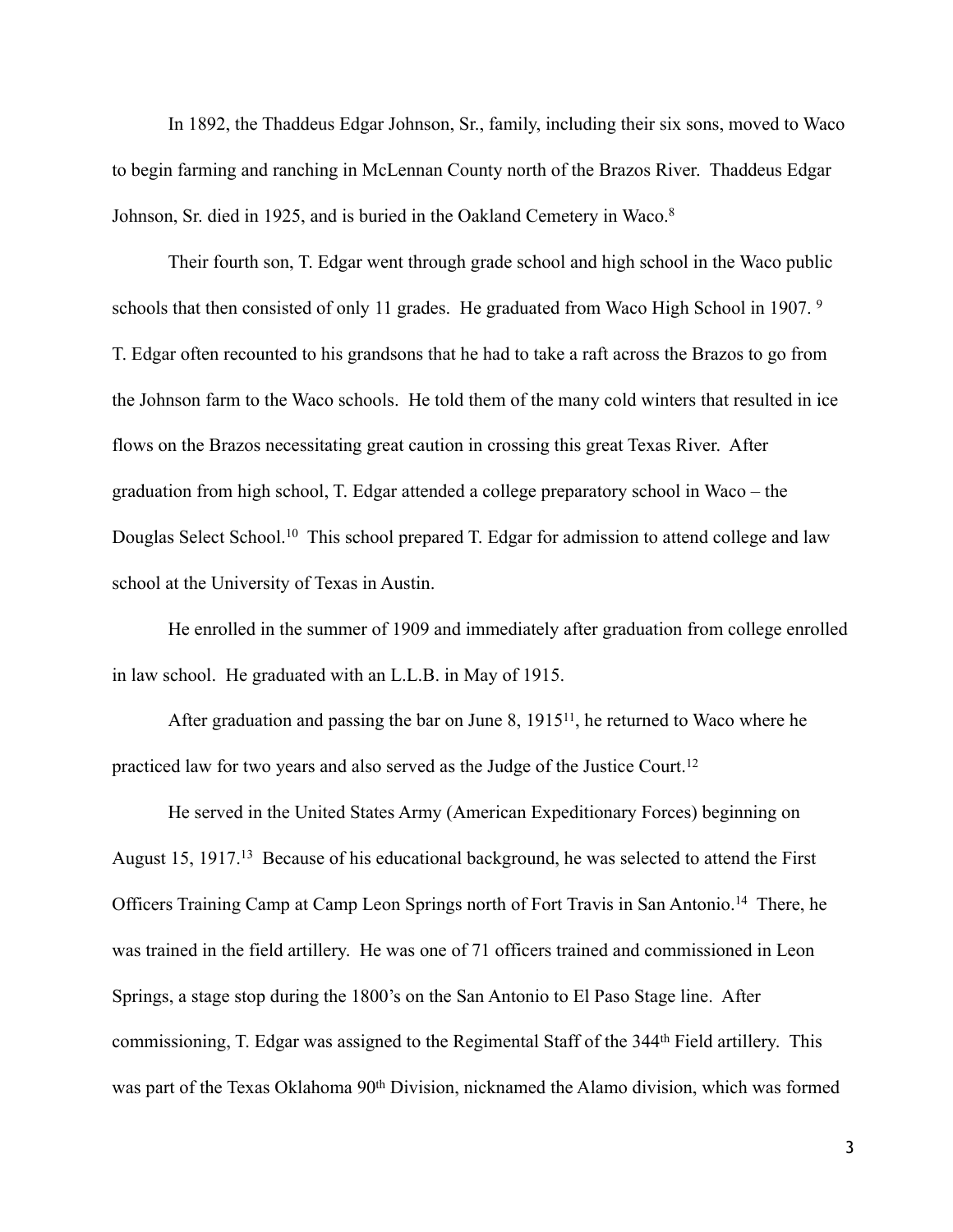on August 29, 1917.<sup>15</sup> The 90<sup>th</sup> Division sailed from Boston on June 30, 1918, and arrived in England on July 14, 1918. By that time, T. Edgar had risen to the rank of Captain.<sup>16</sup> The Alamo division arrived in France on July 18, 1918. It was engaged in two major offensives that turned the tide of the war, the battle of St. Mihiel in September of 1918, and the second battle of the Meuse-Argonne in the Argonne forest in October, 1918. After the armistice was signed in November of 1918, the 90th Division was decorated for its occupation of Germany – Defensive Sector - and the return of peace to Europe.<sup>17</sup> He was discharged on April 4, 1919.<sup>18</sup>

T. Edgar chose to stay in England, and he studied law at Oxford University for one term. During that time, he was admitted to the Inns of Court of London. Upon his return to the States, he chose to resume his law practice with his youngest brother, Walter Blake Johnson, in Breckenridge, Texas.19

Breckenridge was in the middle of the latest Texas oil boom and was becoming a city overnight. Thousands of Texans were coming to Breckenridge in the search for oil and jobs. There, he met Breckenridge native Robbie Laurine Davis, herself a recent graduate of SMU in 1919. She was the daughter and middle child of G. R. Davis, local rancher and entrepreneur. They were married in July of 1920 under the pecan trees at the ranch headquarters of Mr. Davis's newly acquired Chimney Creek Ranch, in nearby Shackelford County, just west of Albany, Texas.

In Breckenridge, the new couple settled in and immersed themselves in business, community, and domestic life. They had their first child, Mary Frances, in April of 1921. They had a second child, Robbie Lou Johnson, who only lived 8 months. During the 1920's in Breckenridge, T. Edgar was the post commander of the local chapter of the American Legion in 1921.<sup>20</sup> Meanwhile, Robbie served on the board of the Woman's Auxiliary of the local American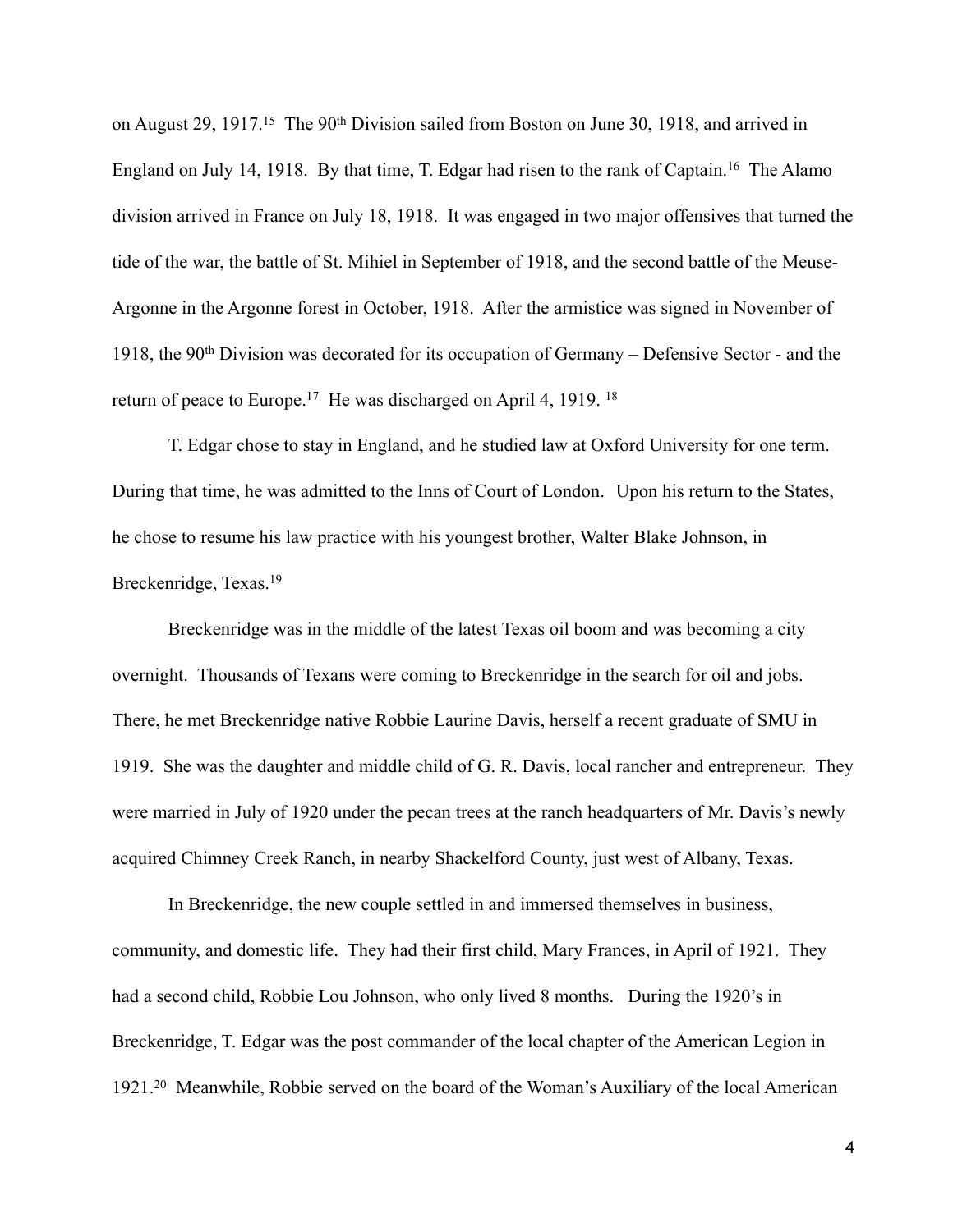Legion Post.<sup>21</sup> He was on the board of the local YMCA and was instrumental in the fund raising efforts to build the new building on East Walker Street.<sup>22</sup> In 1928, T. Edgar decided to stop the full time practice of law to seek other business opportunities.

*For 1929 through 1937, see question 1, above.*

*For 1938 through 1960, see question 3, below.*

From 1929, until his death in 1972, he was a leading member of the First United Methodist Church, the Lions Club, and the Masonic Lodge in Vernon. As a Mason, he achieved the rank of Thirty-Second Degree in the Scottish Rite. He was a member of Lions Club for over 30 years and served a term as President of the Club.<sup>23</sup>

T. Edgar resided with his wife Robbie, in Vernon, in a home which is now occupied by Mr. and Mrs. Gene Willingham of the Waggoner Ranch in Wilbarger County. T. Edgar died on October 28, 1972, at the age of  $83<sup>24</sup>$  He is buried at the Wilbarger Memorial Park Mausoleum west of Vernon alongside his wife, Robbie Davis Johnson, who died shortly after he did in January of 1973.

# **3. Significance- a topic for a marker is considered to have historical significance if it had influences on the course of history or cultural development. Ask: how did he pay a role in history?**

The big business break came in 1938 as America was beginning to recover from the Depression. Texans were now able to afford cars, but there were no cars to be had. T. Edgar heard of some businessmen in New York who had a surplus of used cars. He took the train to New York and negotiated the purchase of over 200 used cars of all makes and condition. He returned to Texas with a train load of cars. He had the only cars available for purchase in the entire North Texas area from Dallas-Fort Worth to Gainesville to Wichita Falls. His dealership became instantly successful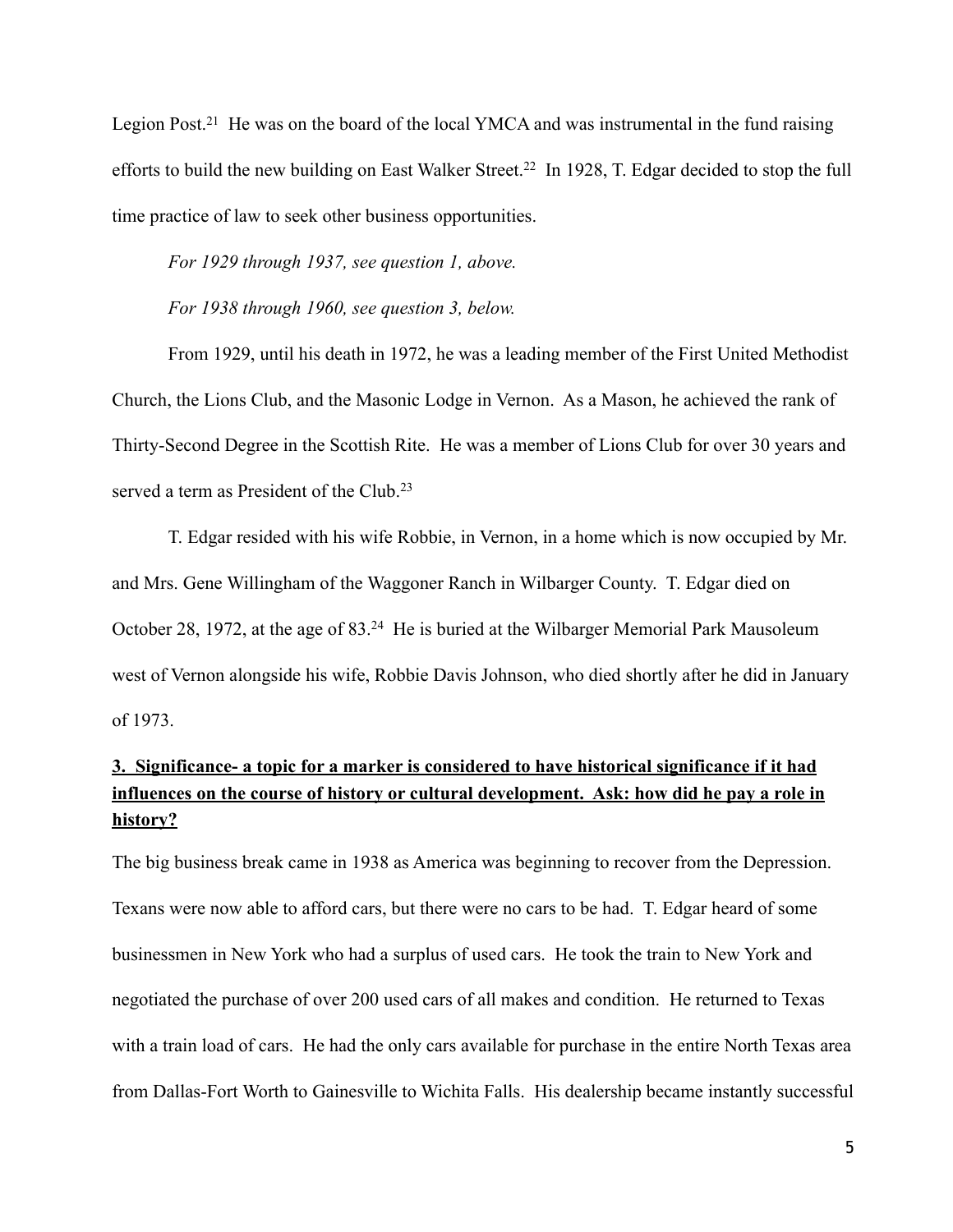serving Vernon and all of North Texas. It was profitable for the next 20 plus years. It was located two blocks east of the County Court House on Wilbarger Street. This building still exists today as a full service car repair business. The historic role T. Edgar Johnson played during these significant years in Vernon and the surrounding North Texas area was the addition of jobs, commerce, and economic vitality. T. Edgar Johnson's impact lasted three decades, and it still exists today.25

### **4. Documentation**

- <sup>1</sup> Breckenridge Daily American, April 20, 1932.
- <sup>2</sup> Charter of the State of Texas, Department of State, issued March 12, 1930.
- <sup>3</sup> Johnson-Davis Ford Company. Corporate Stock Ledger Book
- <sup>4</sup> Personal Curriculum Vitae (circa 1950).
- <sup>5</sup> Texas Almanac and State Industrial Guide, Supplementary Edition, 1937.
- <sup>6</sup> State of Texas, Certification of Vital Records.
- Official Texas Historical Marker, April 16, 1972 Allan C. Ashcraft, "Johnson, Joseph 7 Burton", Handbook of Texas Online, June 15, 2010.
- Obituary, Fairfield Recorder, Fairfield, Texas, March 6, 1925. <sup>8</sup>
- <sup>9</sup> Personal Curriculum Vitae (circa 1950).
- <sup>10</sup> History of Douglas Select School, Est. 1897, Professor Stephen A. Douglas (1866-1913).
- <sup>11</sup> Supreme Court of the State of Texas, Texas State Bar License issued June 8, 1915.
- <sup>12</sup> World War I, Draft Registration Card, issued May 29, 1917.
- <sup>13</sup> United States of America, Certificate of Military Service.
- <sup>14</sup> First Officers Training Camp, Leon Springs, Art Leatherwood, Handbook of Texas Online, June 15, 2010, Texas State Historical Association.
- <sup>15</sup> 90<sup>th</sup> Division, Division History, Major George Wyeth, DB 90-1.
- <sup>16</sup> United States of America, Certificate of Military Service.
- <sup>17</sup> 90<sup>th</sup> Division, U.S. Victory Medal Clasps, Campaign Participation, DB 90-1.